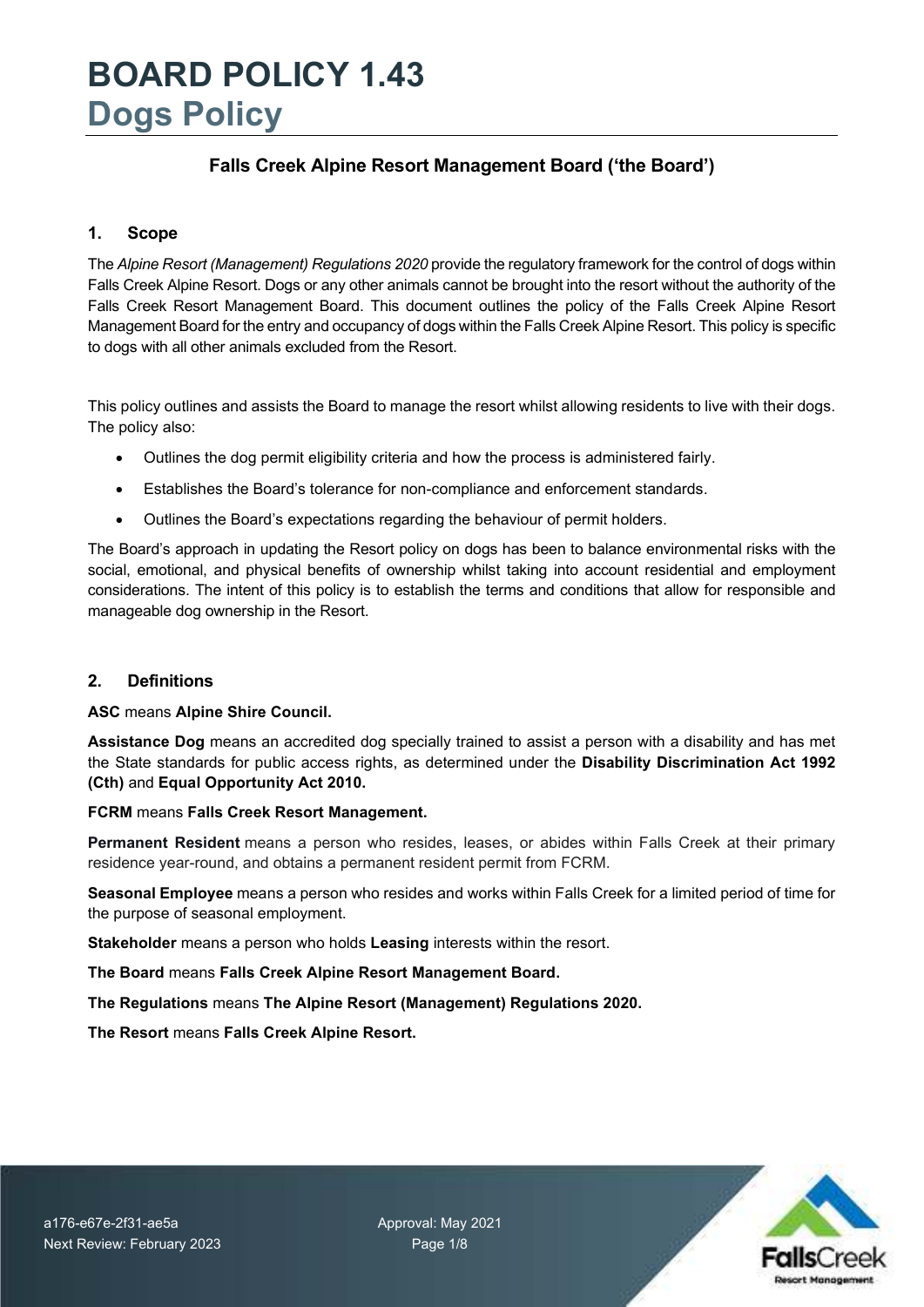### **3. Enforcement of the Policy**

#### **3.1 Authorised Officers**

- Enforcement of the Dog Policy will be through Authorised Officers from FCRM and Authorised Officers from approved external contractors.
- Authorised Officers will be required to produce Personal Infringement Notices to dog owners found in breach of the conditions of authority in accordance with the protocols under the delegated authority of the Alpine Resorts (Management) Act 1997.
- The Board will ensure that there are an adequate number of Authorised Officers in FCRM to undertake this function.
- FCRM Authorised Officers must review infringements issued by external contractors.
- Where the removal of dogs is deemed necessary, this function will be contracted to the ASC.
- Dogs found at large in the Resort, or dogs in breach of the conditions of authority that require removal from the Resort, will be transported and impounded at the pound facilities in Bright by the ASC.
- The costs associated with the capture, transport, impoundment and release will be charged to the dog owner on release of the animal.

#### **3.2 Signage and Communication**

Communication will play an integral part in the management of dogs in the Resort. Signage will be provided communicating the expectation of dogs and their owners within the resort. A clear sign at the immediate entrance to the Resort at Howman's Gap clearly states the requirement for an authority to bring or keep a dog in Falls Creek.

Additional signage will be installed in resort including signage identifying:

- 'On lead' and 'off lead' zones.
- Conservation areas (no dogs); and
- 'Dogs permitted' areas.

#### **3.3 Miscellaneous Operational Requirements**

The Board will provide an adequate number of dog waste refuse bins located at appropriate locations throughout the Village and an extended area adjacent to the Village. The refuse bins will be adequately stocked with tidy bags.

Note: Emptying of the refuse bins will be incorporated in the Waste Services Contract (currently supplied by 4Site Australia Pty Ltd).

### **4. Bringing in and keeping of dogs at Falls Creek**

A person entering the Resort with a dog must have a signed valid authority ("Permit") to keep or bring a dog into Falls Creek.

On 31 May each year all previous dog permits will be considered void, requiring all owners to re-register their dogs.

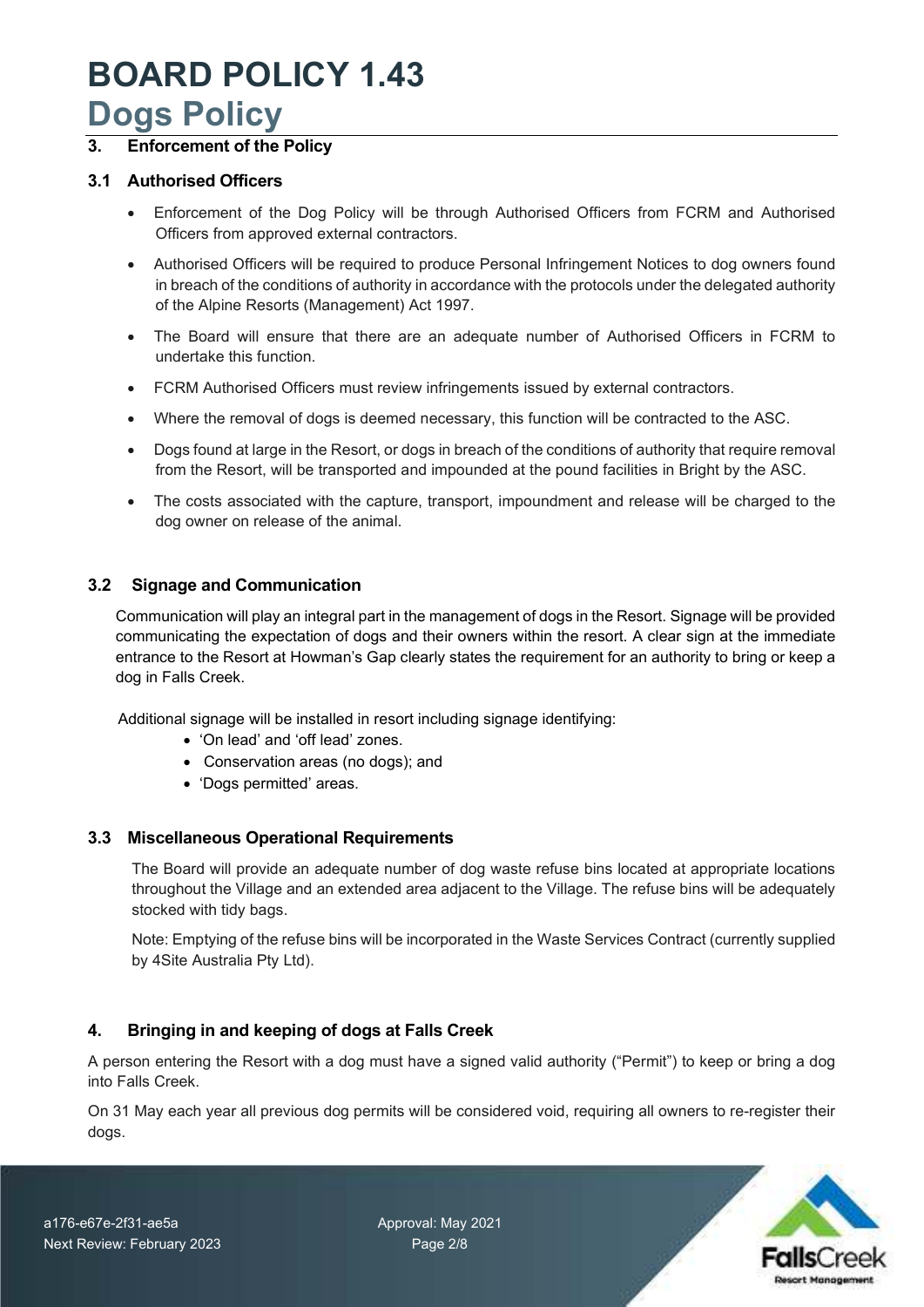FCRM will charge a fee on approval for a permit to bring or keep a dog in Falls Creek.

Three types of permit eligibility criteria are available for dog owners entering or staying in the Resort. Descriptions for the eligibility criteria are as follows:

#### **4.1 Permanent Resident**

- This is an annual permit available to Falls Creek permanent residents. Permanent residents must be able to supply two (2) of the following documents at the time of permit application as proof of residency:
	- a. Registration on the electoral role at Falls Creek.
	- b. Drivers licence with a Falls Creek address.
	- c. Lease document or other evidence of property ownership at Falls Creek.
	- d. Motor vehicle registration in the name of the person with a Falls Creek address.
	- e. An employer's statement that confirms the person is a long-term year-round employee in a position at Falls Creek.

#### **4.2 Stakeholder or Licenced Operator**

- This is an annual permit for Falls Creek stakeholders and licensed commercial operators who regularly visit Falls Creek in either a professional or leisure capacity. One (1) of the following documents must be supplied at the time of permit application:
	- a. Lease document or other evidence of property ownership at Falls Creek.
	- b. Utilities invoice with the applicant's name and a Falls Creek address.
	- c. An approved FCRM business license.

#### **4.3 Seasonal Employee**

- This is a seasonal permit for dog owners with genuine seasonal employment at Falls Creek. Dog owners obtaining this permit type must also have their primary residence in Falls Creek during the permit period. Both of the following documents must be supplied at the time of permit application:
	- a. Evidence of genuine seasonal employment at Falls Creek; and
	- b. Evidence that Falls Creek is the place of primary residence during the permit period.

### **Permanent Resident 134.00 Stakeholder 8184.00** Seasonal Employee **\$184.00 Desexed dog - reduction in fee Less \$20** Assistance Dog No Fee

#### **Table of Fees (2021 - 2023):**

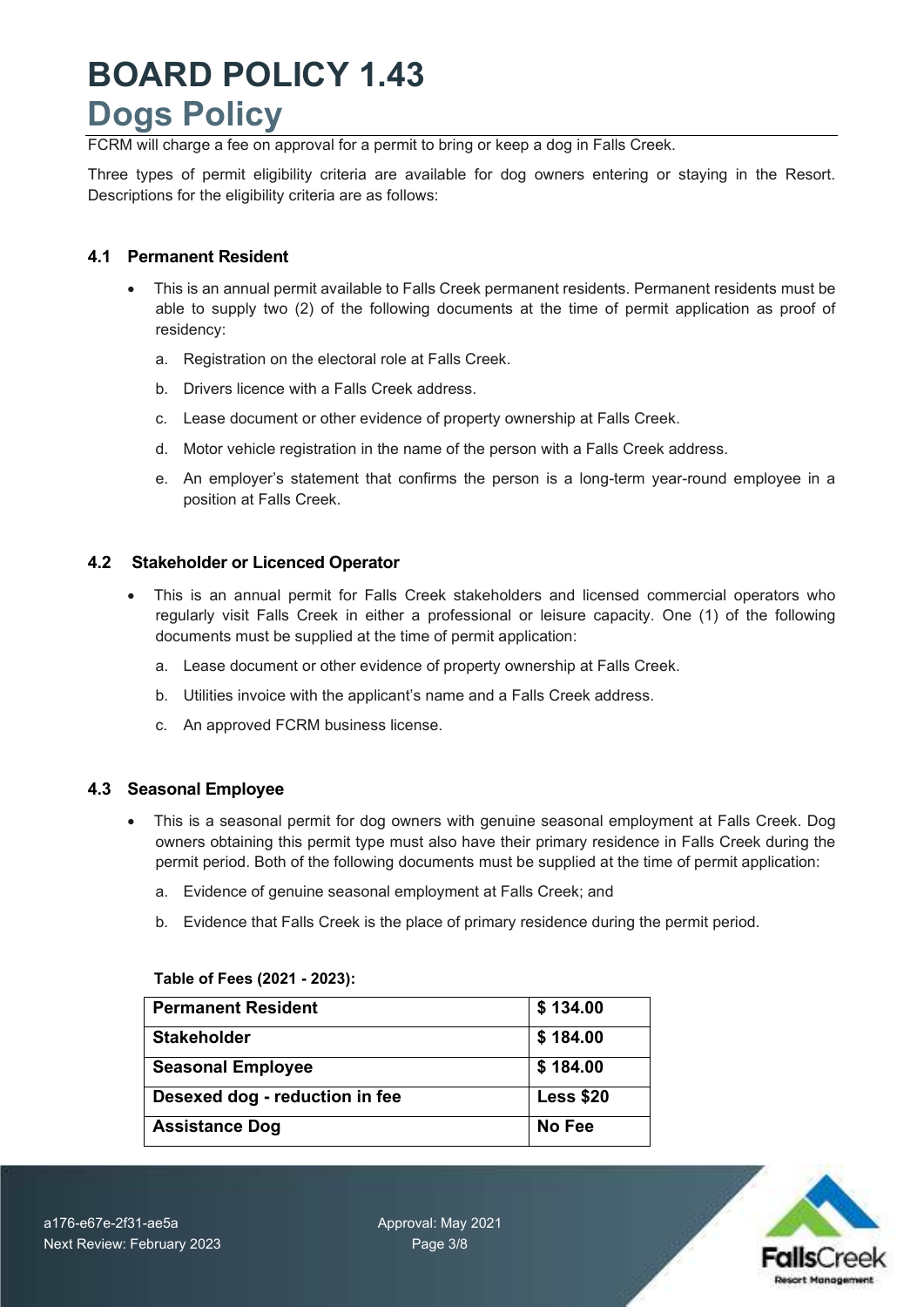#### **4.4 Assistance Dogs**

Assistance dogs are specially trained to enable people with a disability to participate in all aspects of society. They are trained for a range of purposes including assisting people who are blind or vision impaired, supporting children with autism and supporting people with mental health difficulties.

Assistance dog owners will be required to notify FCRM of the intention to enter the resort, yet no fee will apply. Whilst in the resort, handlers are required to provide evidence that the dog is an assistance dog. Types of evidence accepted are:

- Identification card issued for the animal by an accredited assistance dog training provider.
- A letter from the visitor's medical practitioner stating that it is an assistance dog and what its purpose is.
- A state or territory government-issued public transport assistance animal pass.

#### **4.5 Additional information**

FCRM has the right to refuse any application in category 4 that is deemed to have non-genuine documentation.

Each permit will be subject to all the Conditions of Authority.

The requirement for an authority does not apply to a person who is transporting a dog through the Resort in a vehicle.

- Annual permits will be valid from 1 June until 31 May the following year.
- Winter seasonal permits will be valid from 1 June until the close of the declared snow season at Falls Creek of the same year.
- Summer seasonal permits are valid from the close of the declared snow season until 1 June of the following year.

Annual permits and seasonal permits that are applied for and issued after 1 June will only be valid until the end of the specified period of that permit type. The full cost of the permit will be charged for late issue permits. Processing timeframes for issuing of dog permits is 14 days.

Please note:

The Board reserves the right to refuse any application for an authority.

The Board has the right to ultimately determine the residency status of a dog.

The Board reserves the right to set permit fees annually to reflect a fee for service cost recovery model.

RESTRICTED or DANGEROUS breeds of dogs will not be eligible for a permit.

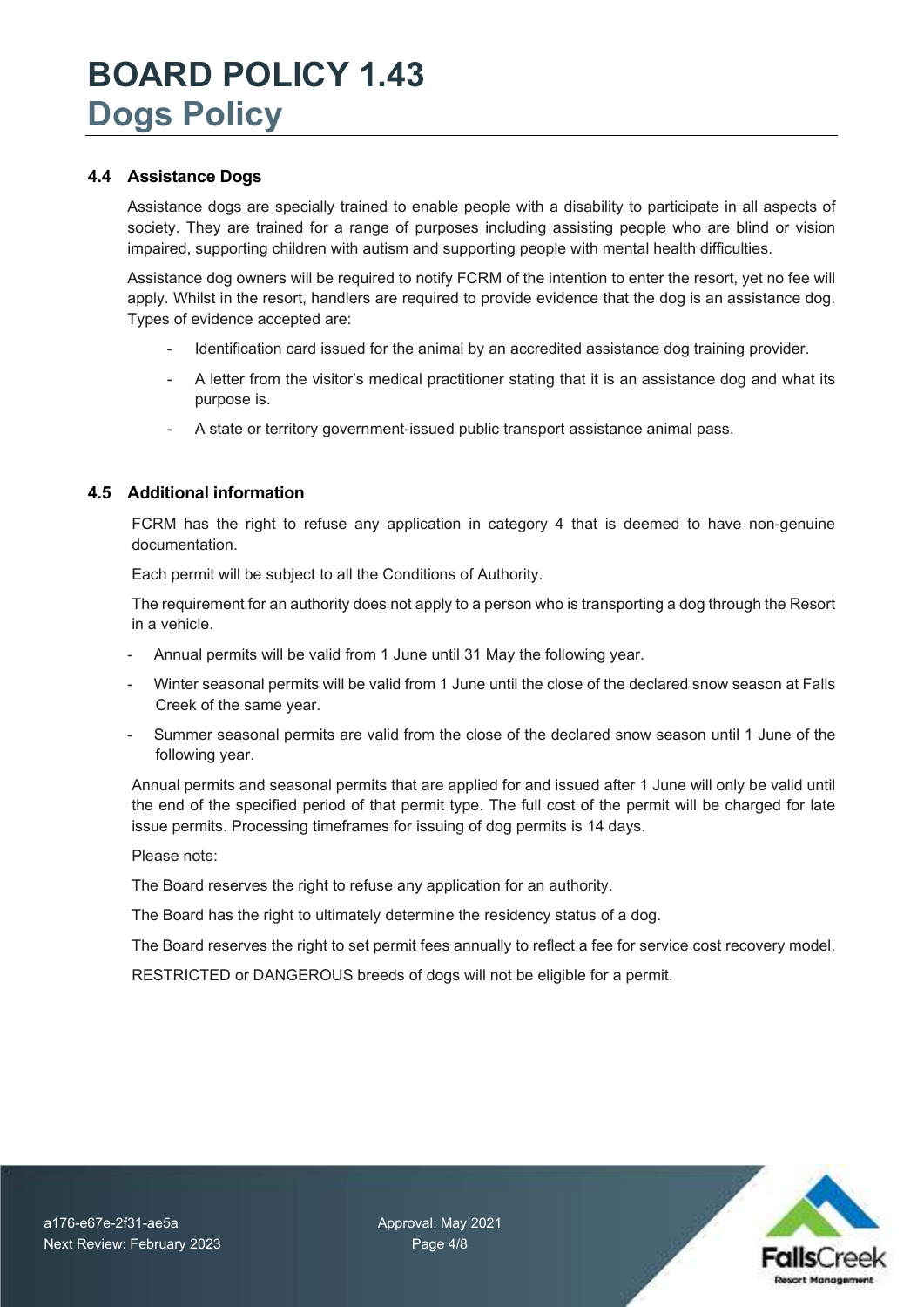### **5. Conditions of Authority**

A permit is subject to the following conditions:

- 1. The dog must be micro-chipped. Owners must provide proof of micro-chipping as a condition precedent to the permit being applied for and issued.
- 2. Evidence of consent from the Head Lessee to keep a dog in the accommodation complex must be provided.
- 3. When outdoors during the declared snow season, the dog is to be:
	- a. Kept on a FCRM supplied colour coded lead at all times by a responsible person capable of controlling the dog; and
	- b. Permitted to be off-lead and kept under control only within the boundary of Lower Slalom Car Park.
	- c. Not permitted on the Frying Pan Spur Aqueduct between the Village Bowl and the Nordic Bowl between the hours of 8:30am and 5:00pm.
- 4. When outdoors outside of the declared snow season the dog must be:
	- a. Under effective control by a responsible person capable of controlling the dog at all times.
	- b. Kept on a lead at all times in the following areas:
		- o The Frying Pan Spur aqueduct trail between Wishing Well and the Falls Creek Alpine Resort boundary near the Rocky Valley dam wall.
		- o On Slalom Street within a 50m proximity of the Falls Creek Primary School.
		- o In Slalom Plaza within a 50m proximity of Falls Creek Childcare.
- 5. Under no circumstances will dogs be permitted to enter the following areas:
	- a. The Mt McKay area west of Road 24 and Road 46 (including Road 24 and Road 26),
	- b. The Summit, Frying Pan Spur and Ruined Castle areas.
	- c. On any designated mountain bike trails.
	- d. Any alpine bog or associated alpine fen in the resort, and
	- e. The Gully area bounded by Gebi's, Snow Ski Apartments, Falls Creek Road and the Gully Chairlift.
- 6. Dogs must be restrained from causing:
	- a. Danger or unreasonable disturbance to other persons, and
	- b. Damage or interference to property, and
	- c. Disturbance or injury to wildlife.
- 7. The Owner or responsible person with the dog, is responsible for cleaning up and properly disposing of any excrement. Proper disposal of excrement includes either:
	- a. Bagging faeces, securely knotting the bag and placing in the designated dog faeces disposal bins within the village.
	- b. DOUBLE bagging faeces and securely knotting the bag and placing in any of the garbage collection sheds located throughout the village.
- 8. The dog must be housed indoors overnight.
- 9. The dog must not act in any way which breaks any term of a lease or sub-lease in the Resort.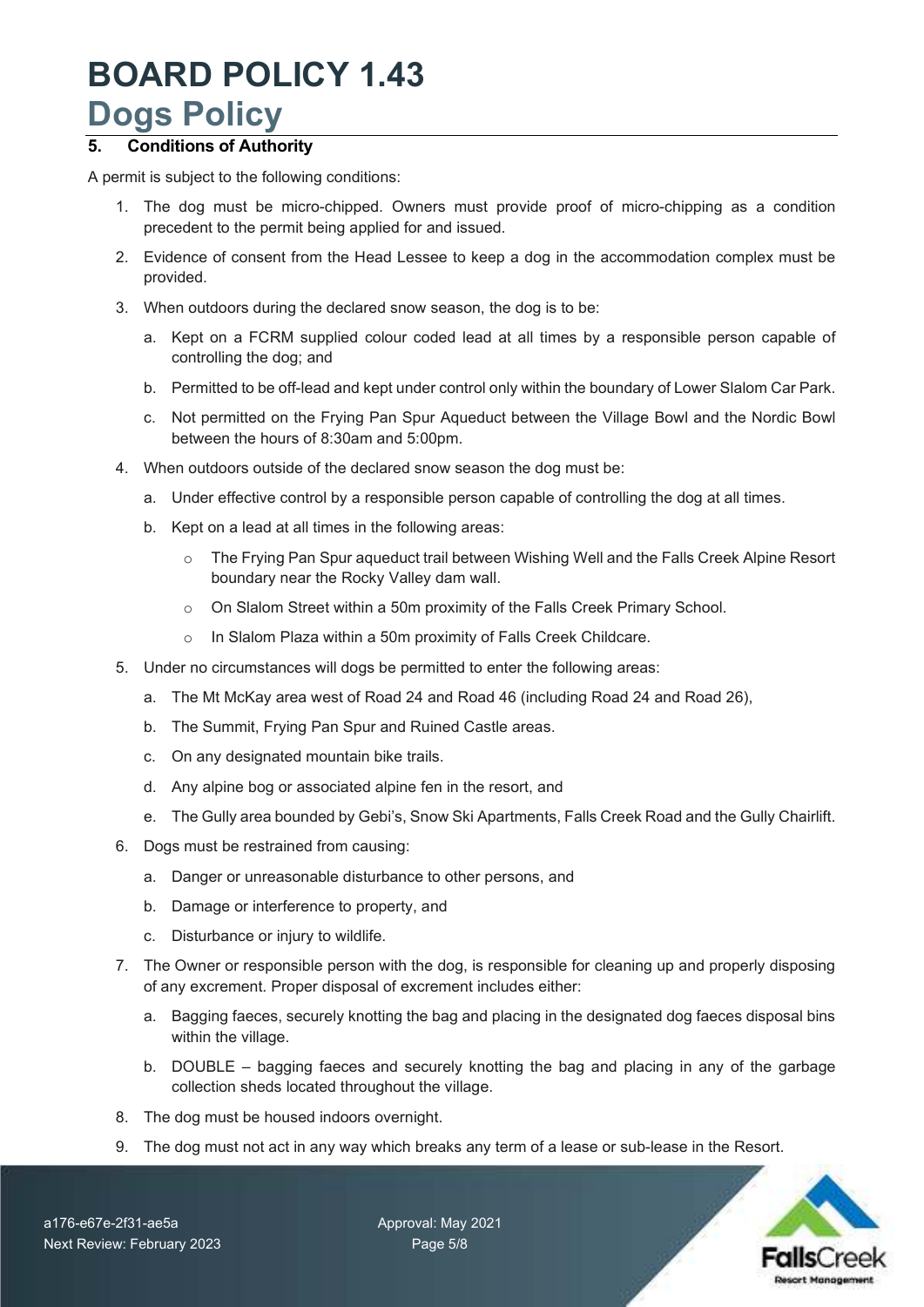The Board may revoke the permit, issue an infringement, or refuse to renew a permit in the event that any of the above conditions and the Regulations are not met.

#### **6. Violations**

If a dog is found in breach of the Conditions of Authority:

- a. It may be removed from the Resort and transported to a pound; and
- b. The permit may be revoked; and
- c. A penalty of 10 penalty units may be applied in accordance with the Regulations: and
- d. On-the-spot fines of 1.5 penalty units may be issued to the dog owner / keeper / controller at the time of the violation of the Authority.
	- i.Penalties may also be applied for dogs found at large, dog attack and dogs creating a nuisance under the Domestic (Feral and Nuisance) Animals Act 1994.
	- ii. A dog owner / keeper / controller found in violation of the Conditions of Authority on three occasions, for either the same or different Conditions of Authority, will have the permit revoked and the dog will be removed from the Resort. The owner / keeper / controller will not be issued with an Authority to keep a dog in the Resort thereafter.
	- iii.A dog attack will result in the immediate revocation of the Authority to keep a dog in the Resort and the dog will be immediately removed from the Resort and impounded under the Domestic (Feral and Nuisance) Animals Act 1994.
	- iv. Dog owners are liable for all costs associated with the capture, removal, impoundment and release of dogs found in violation of the authority.
	- v.Dogs removed from the resort will be transported and deposited at the Alpine Shire dog pound in Bright.

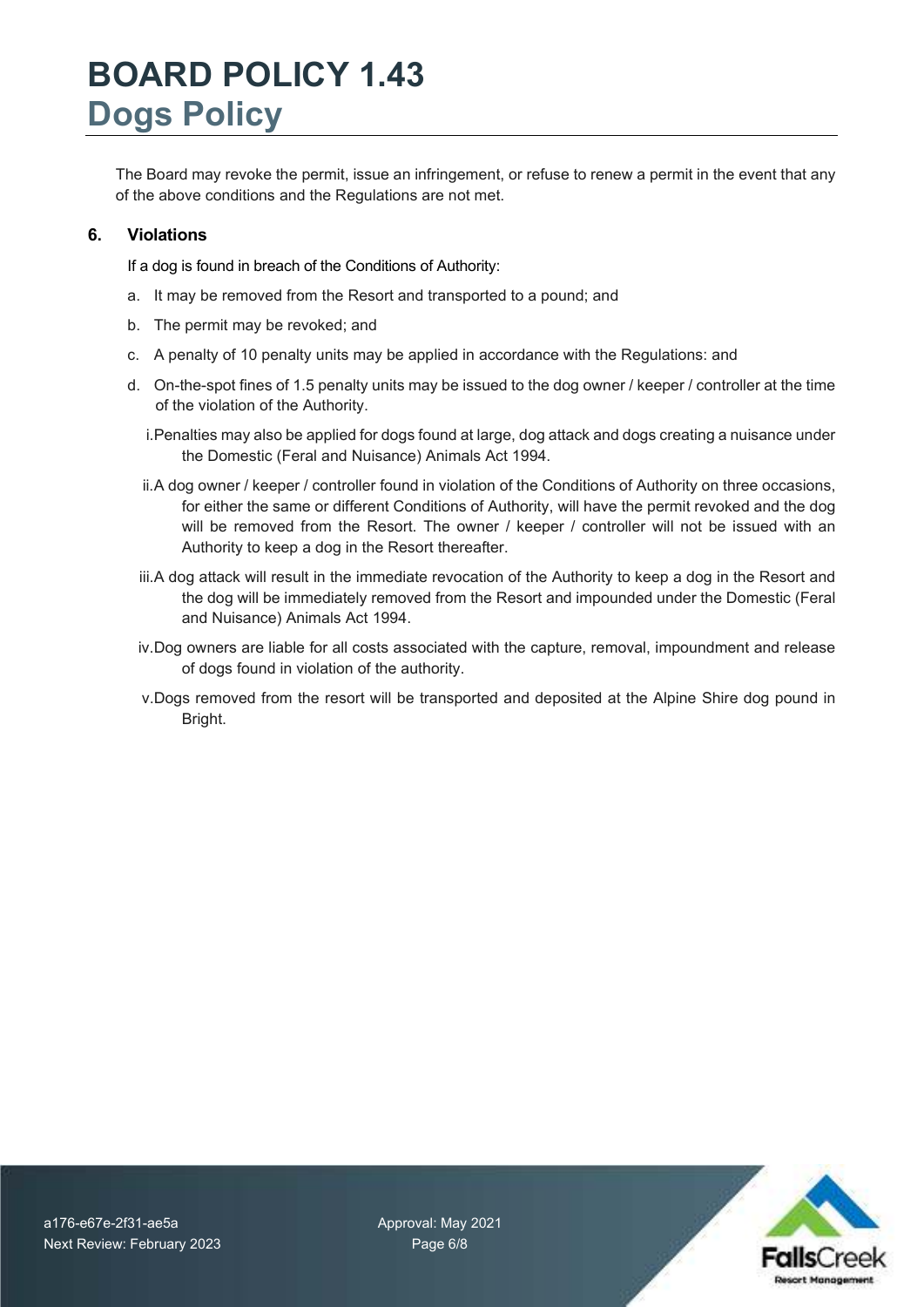**7. Map**